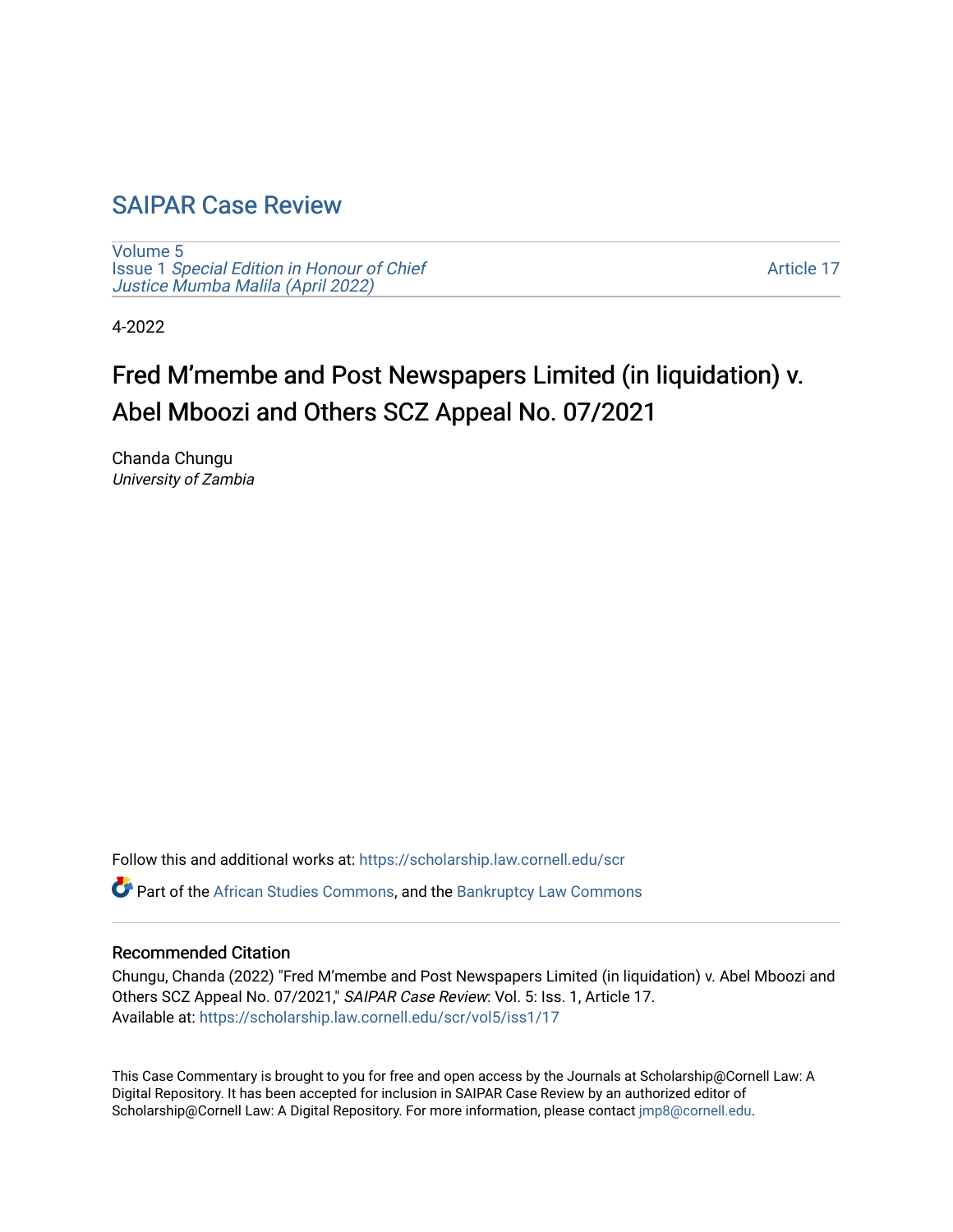#### *Fred M'membe and Post Newspapers Limited (in liquidation) v. Abel Mboozi and Others SCZ Appeal No. 07/2021 Chanda Chungu[1](#page-1-0)*

### **Facts**

The Supreme Court in this case dealt with the liquidation of the Post Newspapers, a company which was responsible for publishing the popular *The Post* newspaper. A group of people who claimed to be creditors of the Post filed a petition in the High Court for the winding up of the company. Mr. Lewis Chisanga Mosho was subsequently appointed as the provisional liquidator.

The appeal before the Supreme Court dealt with issues and questions relating to the proper procedure and process relating to the liquidation and the liquidator, the role of the court and the rights of shareholders and directors during the liquidation process.

The Supreme Court identified the three following issues that it felt were at the core of the dispute, namely:

- the use of ex-parte proceedings;
- the court's failure to hear the grievances of the company in liquidation about the process and the liquidator;
- the consent judgment entered into.

From the filing of the petition for winding up to the liquation of the Post Newspapers, the company was never heard or afforded an opportunity to address their concerns relating to the appointment of Mr. Mosho and other matters relating to the way the liquidation was carried out. The court had on several occasions only heard the creditors, including the appointment of the liquidator without affording the company itself a chance to give its side of the story. Other decisions which the company was not heard on was the removal of Messrs. Nchito and Nchito as the company's representatives in favour of Messrs Lewis Nathan, a law firm in which the provisional liquidator was a partner in.

Thereafter Messrs. Lewis Nathan, acting on behalf of the Post Newspaper entered into a consent judgment with the creditors to confirm Mr. Mosho as the liquidator. Mr. Fred M'membe filed a Notice as an interested party protesting Mr. Mosho's appointment but once again he was never heard by the court.

Mr. M'membe and the Post Newspaper subsequently commenced an action seeking to set aside the consent judgment on the basis that it was illegal and fraudulent.

#### **Holding**

The Supreme Court confirmed that under the Companies Act, Chapter 388 of the Laws of Zambia which was applicable at the time of the events in question, creditors of the company could initiate the winding of the company. The court confirmed that a provisional liquidator could be appointed after the presentation of the winding up petition and before the final winding up order.

<span id="page-1-0"></span><sup>&</sup>lt;sup>1</sup> LLB (Cape Town), LLM (Cape Town), MSc (Oxford), lecturer in law at the University of Zambia.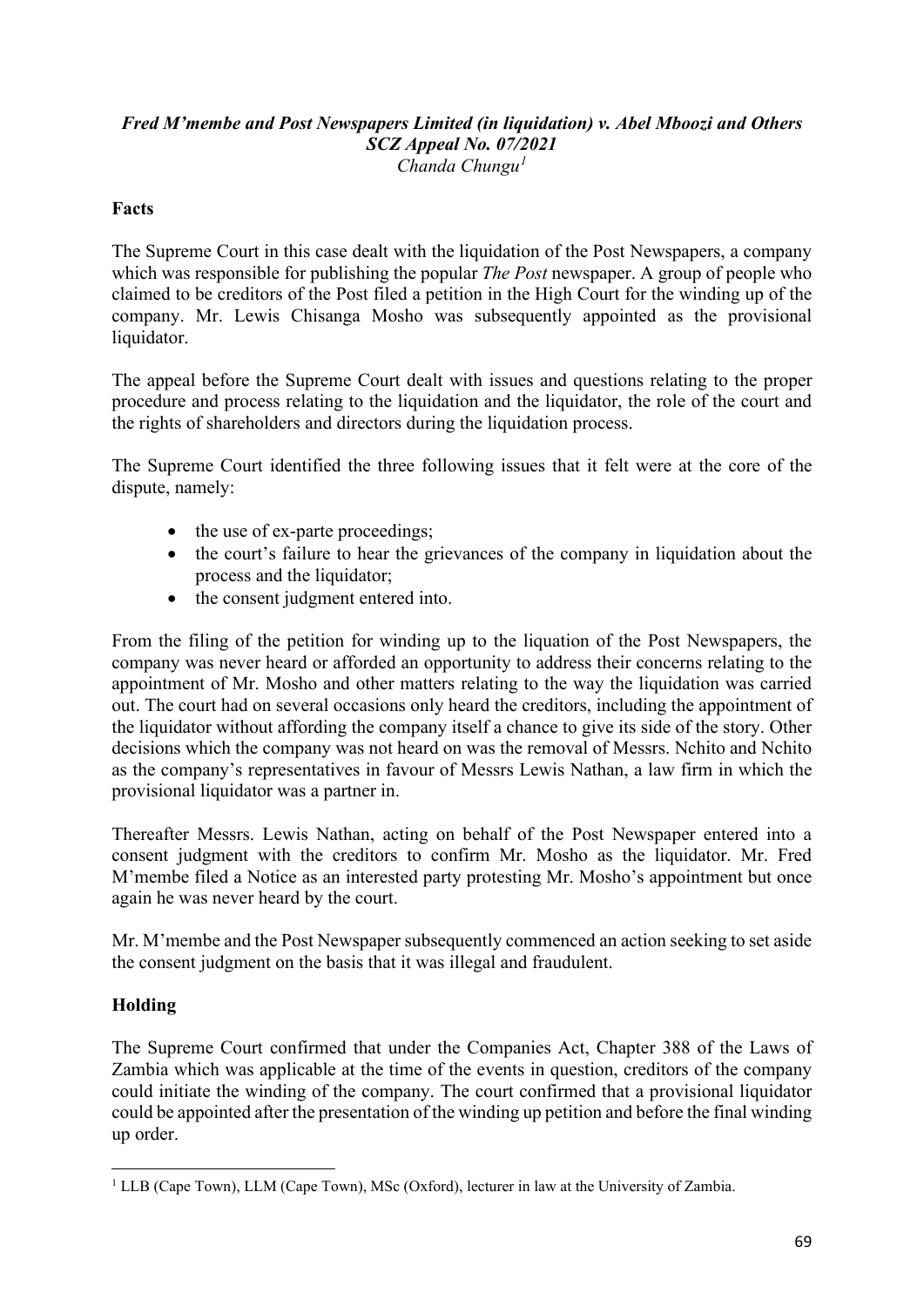The Winding up Rules provide that the provisional liquidator may be appointed ex-parte but the court must thereafter issue a date, referred to as an inter-parte hearing, where the other party may be heard. The Supreme Court held that the inter-parte hearing is crucial because at this stage the court has the power to confirm, vary or discharge the appointment of the provisional liquidator, which is an important power given the serious consequences that the appointment of a provisional liquidator caries.

The Supreme Court thereafter highlighted that the primarily duty and responsibility of a provisional liquidator is to preserve the assets of the company pending the winding-up order. The appointment of a provisional liquidator according to the Supreme Court is dependent upon two considerations that the court must consider namely satisfaction that on the hearing of the winding up petition, an order for winding up is likely to be made. Thereafter, the court must consider that it is right in the circumstances to appoint a provisional liquidator.

The court thereafter interpreted Rule 6 and 10 of the Winding Up Rules which provide for a person needing to file a notice of their intention to be heard when the winding up petition is heard. The Supreme Court guided that these provisions in the Rules give an interested party the relevant and requisite standing to protect their interest during the winding up of a company and their role is limited to simply opposing the petition rather than being a party to the proceedings.

Malila CJ held that the giving of an opportunity to be heard at an inter-partes hearing regarding the liquidation process is a formality and legal requirement set out in the law that must be complied with.

As the Consent Judgment, the Supreme Court confirmed that it should be set aside by commencing a fresh action. Where a winding up is made, the Supreme Court held that it could be set aside on the grounds of illegality, procedural impropriety, or lack of jurisdiction.

Lastly, the Supreme Court confirmed that although the powers of the directors cease and the power of management transfers to a liquidator during liquidation, the directors can carry out any power that has not been given to the liquidator by the court or one which the law does not preclude the director from carrying out during liquidation proceedings.

Based on the irregularities identified, the Supreme Court found that the actions of the liquidator prior to and following the liquidation of the Post Newspaper had no legal effect, and the liquidation itself was faux.

#### **Significance**

It is worth briefly highlighting the process for the confirmation of a liquidator. In the case of winding-up by the court, a provisional liquidator is firstly appointed by the court when the winding up presentation has been made, before the winding-up order is made.<sup>[2](#page-2-0)</sup> After the court finds that winding-up is appropriate based on one of the grounds in  $s57(1)$ , a liquidator is appointed. The time between the appointment of the provisional liquidator to the confirmation of the winding up order and confirmation of the liquidator was the material issue in dispute in this matter.

<span id="page-2-0"></span><sup>&</sup>lt;sup>2</sup> Section  $67(1)$  of the Corporate Insolvency Act.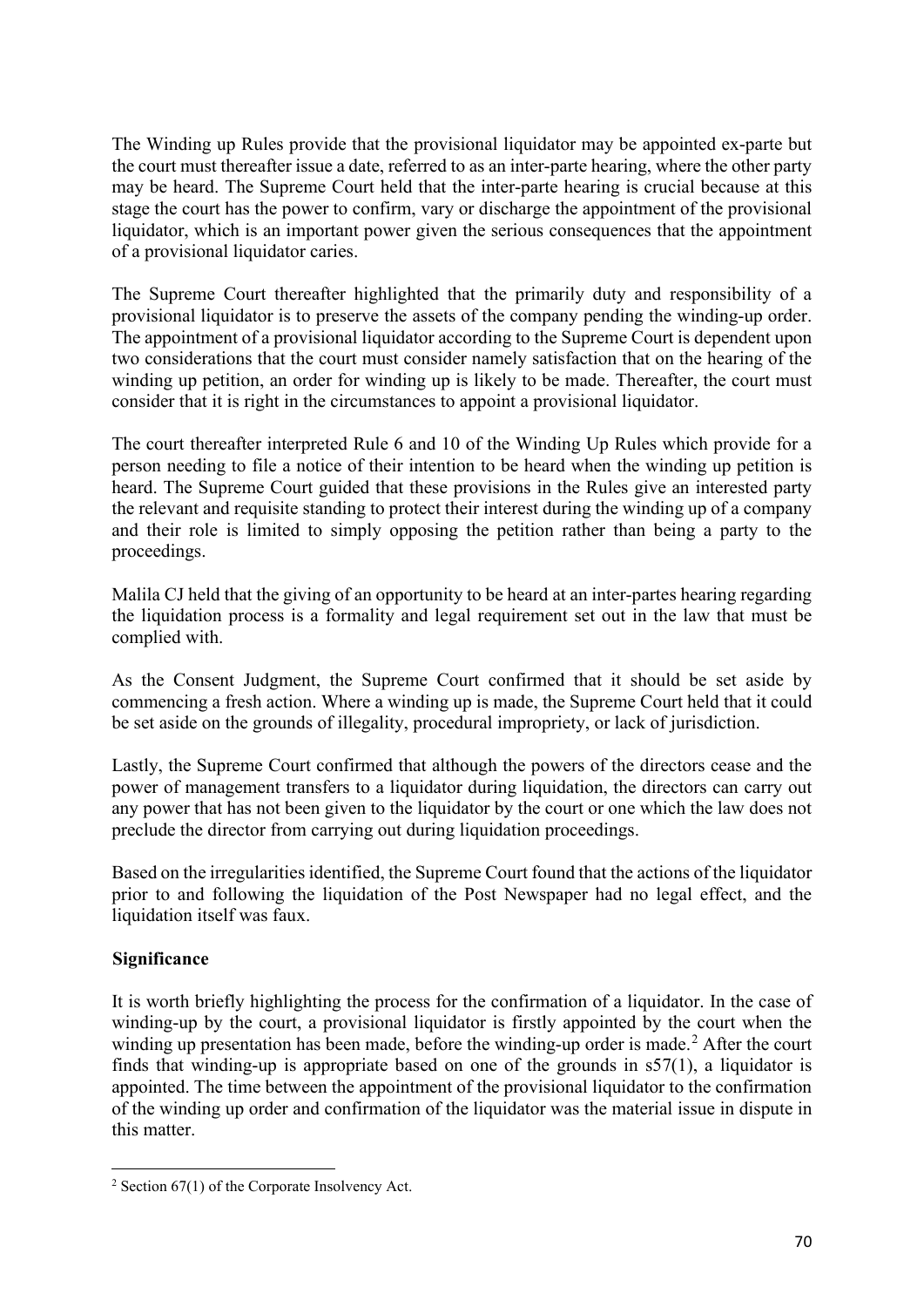The court guided that the law at the time and even to this day sets very strict guidelines for the winding up of a company given the consequences it could have on the company in question. As such, the Supreme Court was adamant that a court should take the necessary steps to carefully hear and assess any opposition that the relevant stakeholder to the liquidation process may raise in court. It is for these reasons that the obligation to have an inter-parte hearing should be respected to afford a party an opportunity to be heard.

As it relates to the notice of intention to be heard, the Supreme Court per Malila CJ guided that:

Our respectful view, therefore, is that a person who gives a rule 10 notice does not become a party to the proceedings in the conventional sense of being either a petitioner, a respondent, a third party, an interested party or an intervener from inception. Rather such party is an interested party and as such acquires locus standi to protect his/her position. Does the notice giving party under the rule 10 of the Companies Winding Up Rules by reason of the notice become entitled to participate to the same extent as an ordinary party to litigation? Our view is that the notice giving party's rights are necessarily circumscribed to the actual purpose for which the right to be heard in the winding up proceedings is given, namely to voice out for or against the petition at its hearing.

Therefore, the filling of the Notice in terms of Rule 10 of the Winding Up Rules merely gives an interested party the standing to simply be heard on the petition and bring out the grounds for the opposition. According to the Supreme Court, the interested party has a statutory interest to present his objection or support. The purpose is to enable a party recognised as an interested party to protect themselves and their interests during winding up proceedings.

Significantly once an interested party had given their position, the Supreme Court was clear that the court would have the full picture to make a comprehensive determination on the winding up petition. The Supreme Court restated the options a court has when hearing a winding up petition which to either make the winding up order, dismiss the petition or make any order that it thinks is fit.

The Supreme Court was clear that for a court to make a sound decision, the process of hearing all parties at an inter-party hearing before is mandatory and must be complied with in all circumstances. Issues such as the confirmation of a liquidator cannot be made without the set procedures being complied with.

In the circumstances of this case, Mr. Mosho was appointed as provisional liquidator and thereafter confirmed as liquidator by a consent order without an inter-partes hearing. This according to the Supreme Court amounted to an abdication of the court's supervisory authority of the liquidation process.

To this end the Supreme Court, per Malila CJ made a ground-breaking statement on the liquidation process in Zambia:

The point we make is that provisions of the law regarding winding up of the insolvent companies entrust upon the court a heavy responsibility of consciously supervising the liquidation. It is a responsibility that the court must take very seriously and solemnly. Compliance with the provisions of the law at every stage cannot be departed from by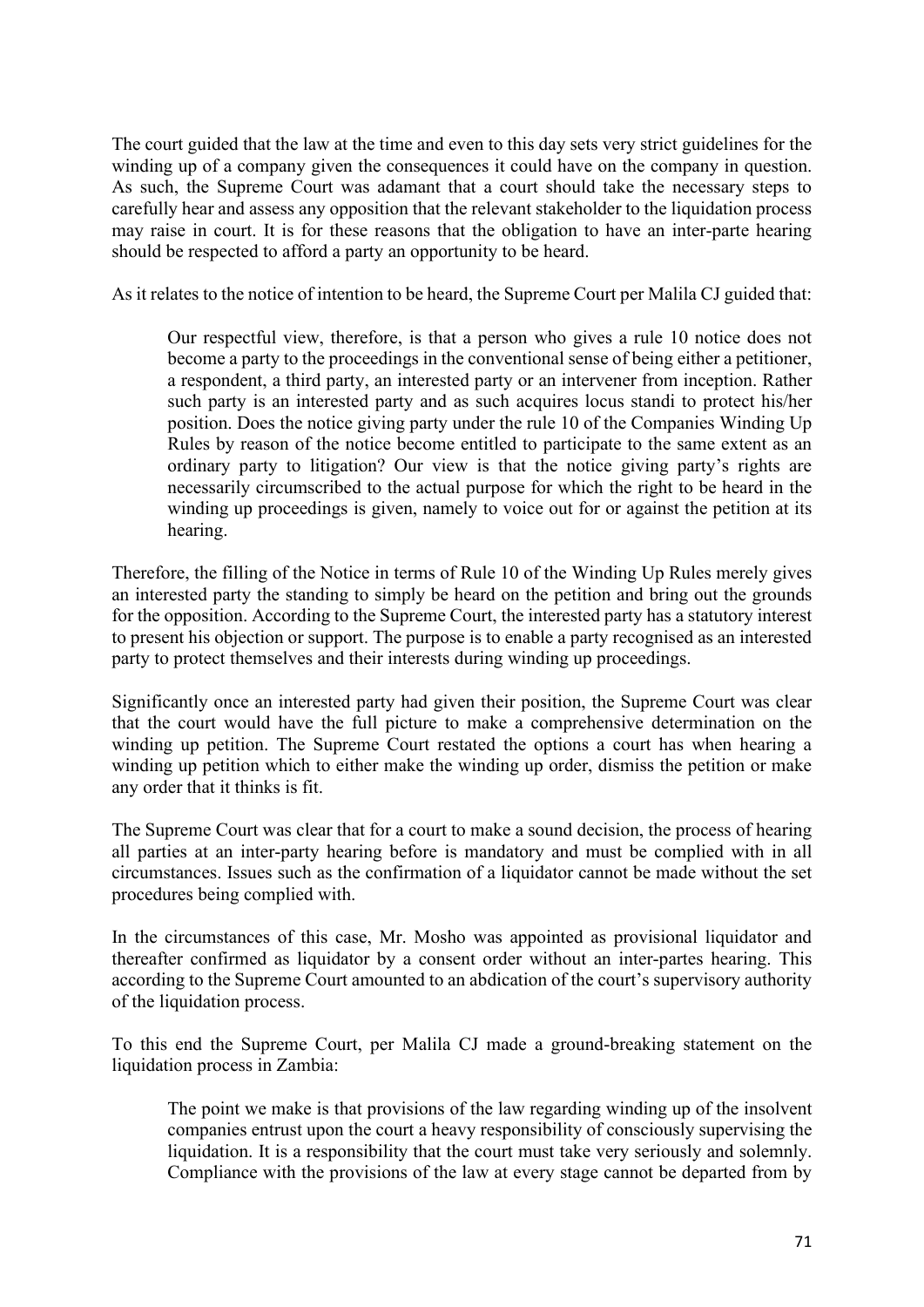the court, nor can the obligation to comply be cast upon any other entity, not even on the parties. The point is that a court cannot abrogate or abdicate its responsibility under insolvency law to make judicious decisions in winding up proceedings in fairness to all parties concerned.

The above statement reminds the public at large of the role of the court in liquidation proceedings. The court is mandated of supervising the liquidation process 'consciously' – in other words, administer and oversee the process in a diligent manner, given the dire consequences liquidation has on a company in question. This role must be taken earnestly, with the court ensuring the processes and procedures provided for by the law are adhered to as the liquidation process must be both procedurally and substantially fair.

In relation to setting up a winding up order, the Supreme Court guided that it could be set aside on the grounds of illegality, procedural impropriety, or lack of jurisdiction. It is the author's position that the Supreme Court's creativity in this matter was necessary in the interests of justice given the way the liquidation had been carried. As such, notwithstanding the fact that the Companies Act did not provide for the setting aside of the winding up, the Supreme Court's pronouncement was appropriate and guides on the relief to be given to disgruntled interested parties where the liquidation is carried out in an unfair or unjust manner.

The Supreme Court was clear that if such a consent judgment adversely affects the rights of a party, such a party should be given the opportunity to be heard. As such, the consent judgment confirming Mr. Mosho as liquidator failed to consider the interests of the company in liquidation as an interested party, the court set aside the consent judgment.

The Supreme Court also had the opportunity to address the residual powers of the directors of the company during winding up proceedings. The Supreme Court confirmed that once the company is placed in liquidation, the powers of the directors divest or ceases as the power of management transfers to the liquidator. This is in line with the decision of *Measures Brothers Limited v. Measures*<sup>[3](#page-4-0)</sup> where it was held that:

By operation of a winding-up order…the office itself came to an end…after that order was made the company could not employ him in the office…he has ceased to hold him office.

Further, Lord Stendale MR in the case of *Re Farrow's Bank Limited[4](#page-4-1)* where it was stated that

There is no express provision in the Act in the case of a compulsory liquidation as there is the case of a voluntary liquidation, that the powers of the directors shall cease on the appointment of a liquidator**,** but they do in fact cease on the appointment of a liquidator in a compulsory liquidation. In that case the liquidator is imposed upon the company compulsorily by the court to do acts on behalf of the company and to carry on the business of the company so far as it shall be necessary for the purposes of the winding up. It is quite true that the company does not choose him; he is put there by the court; but he is put there to do the acts which the directors of the company did before their powers ceased, with this restriction, of course, that in all that he does he must have regard to the interests of the creditors.<sup>[5](#page-4-2)</sup>

<span id="page-4-0"></span> $3(1910)$  2 Ch 248.

<span id="page-4-1"></span> $4(1921)$  2 Ch 164.

<span id="page-4-2"></span><sup>&</sup>lt;sup>5</sup> My emphasis.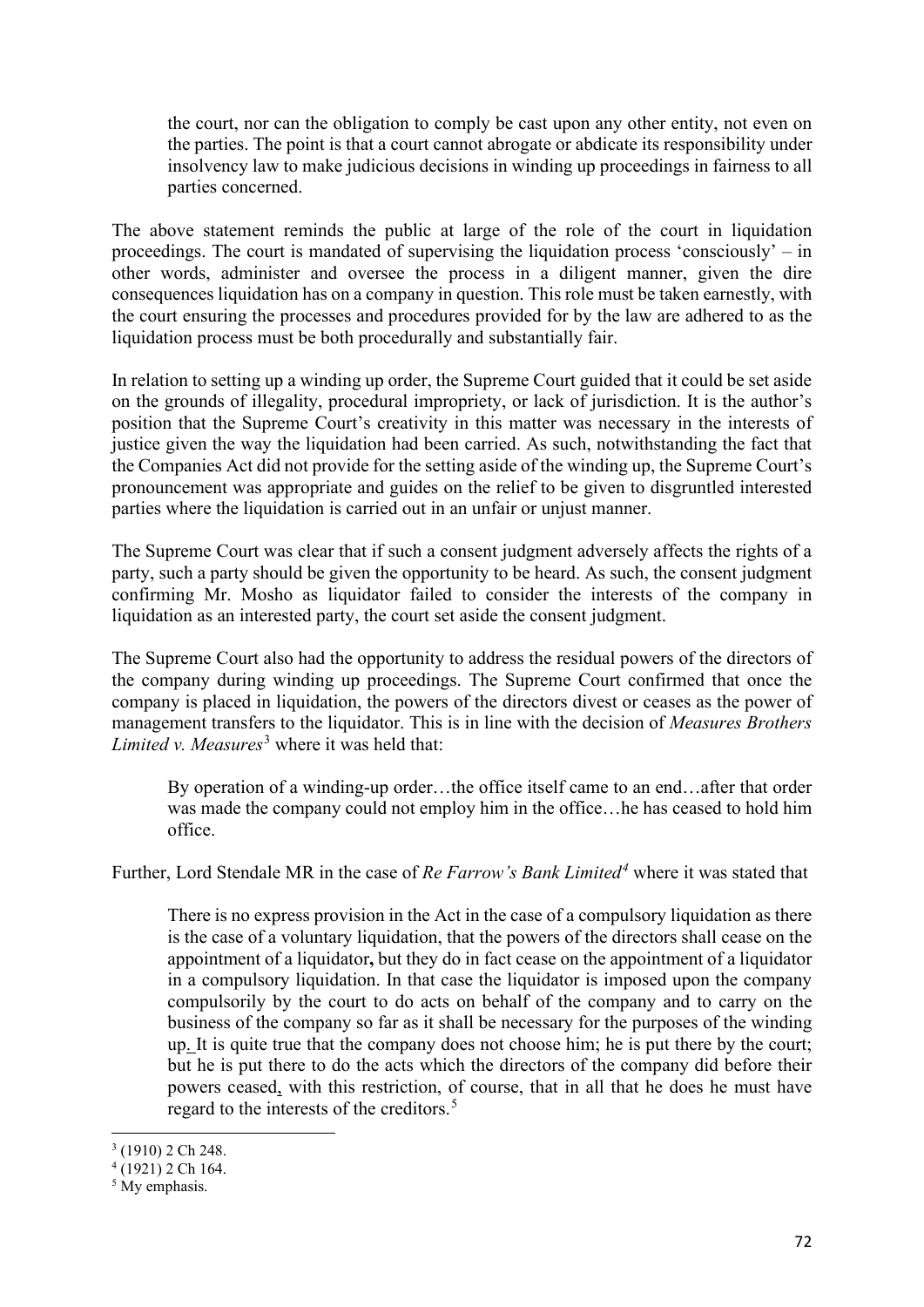The position in the *Re Farrow's Bank* case thereby best explains what happens to the director's powers during winding-up by the court. Whereas the office continues to exist, their powers cease as the liquidator now carries out the duties of managing the business. This was carefully and clearly brought out by the Supreme Court in this case. The Supreme Court did also state that the directors have the power to oppose the confirmation of a provisional liquidator or go to court to remedy a wrong done to the company as the directors can exercise powers that the law or the court does not proscribe them from exercising.

Lastly, what can be gleaned from the judgment of the Supreme Court is that the Winding up Rules cannot be avoided, and most be followed throughout any winding up/liquidation proceedings. It is worth nothing that notwithstanding the repeal of the Companies Act, these rules continue to apply as they have not been expressly repealed. This is based on section 15 of the Interpretation and General Provisions Act.

Section 333 of the now repealed Companies Act guided that:

Subject to this Act, the acts of a liquidator shall be valid notwithstanding any defect that may afterwards be discovered in his appointment or qualification.

The above provision has been preserved by section 113 of the Corporate Insolvency Act. According to the said provisions, the acts of a liquidator remain valid even if he wasn't validly appointed or there was a defect in relation to his qualifications

In the circumstances of this case, the Supreme Court did not adequately consider and address itself to section 333 of the now repealed Act which applied at the time when it held that the actions of liquidator prior to and post the liquidation of the Post Newspapers Limited had no legal effect.

Without seeking to overly critique a landmark decision of the court, it is the author's view that the court could have dissected the above provision and set aside the liquidator's conduct considering the provision. The Supreme Court should have found his acts to be valid based on the provisions of the law but held him personally liable to the company in liquidation for his acts based on the illegalities and procedural flaws identifies. This would have been a neater way of holding the liquidator liable in the circumstances.

This Supreme Court's judgment is a landmark decision in relation to company law and liquidation in Zambia. At the forefront, the Supreme Court confirmed that the supreme and crucial role of the court in diligently monitoring and supervising the liquidation process due to the consequences of liquidation. As such, the court is mandated to ensure proper procedures and formalities are complied with, including giving any interested party the opportunity to oppose the process or not.

As it relates to the rights of an interested party, where the interested party is a shareholder, the Supreme Court adamantly pointed out that they need to be given an opportunity to be heard given the consequences it could have on their property rights. The opportunity to be heard is to not only protect their interests and enable the court to make a more logical decision considering